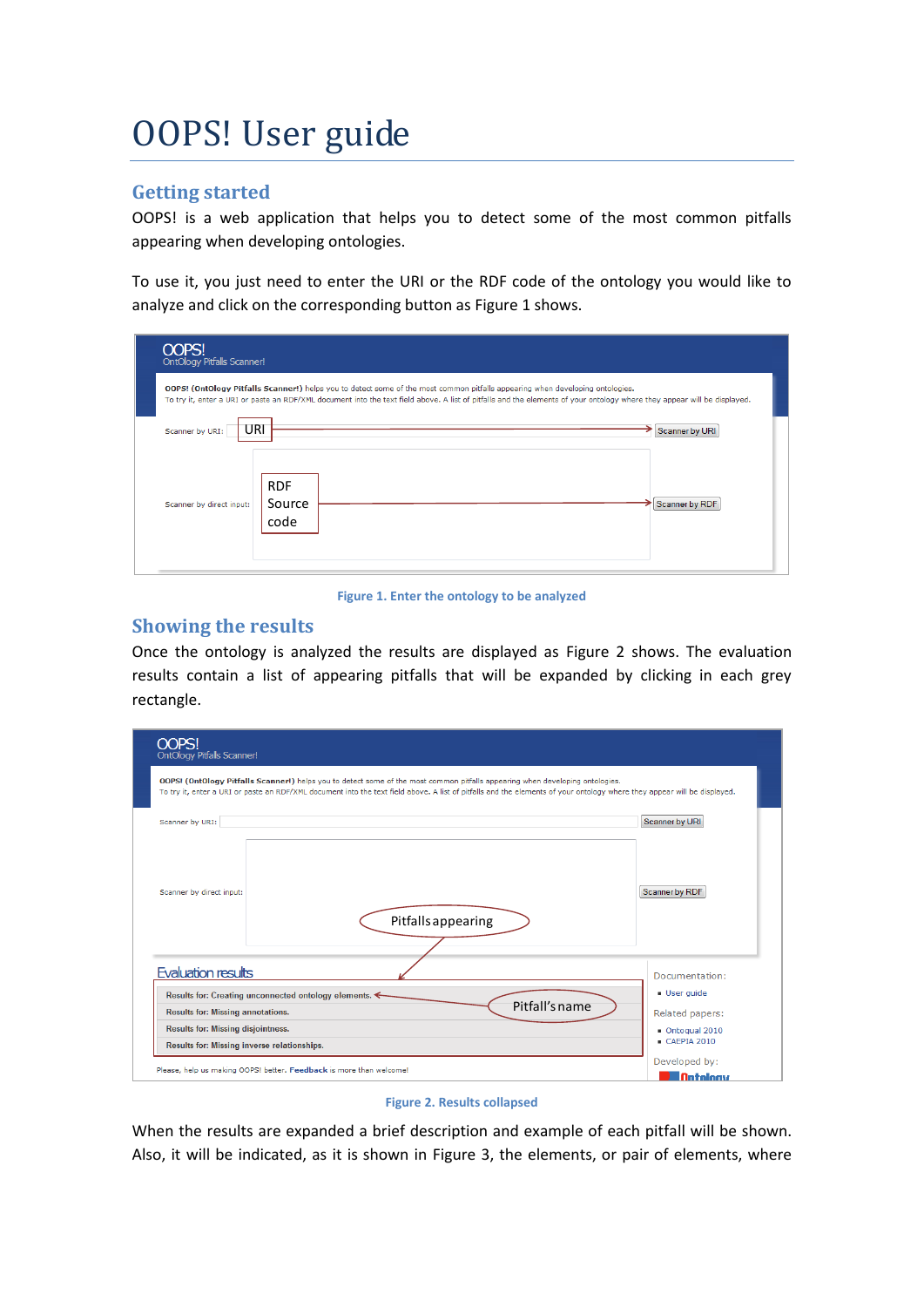the pitfall appears or whether the pitfall affects to the whole ontology instead of particular elements.



#### **Figure 3. Results expanded**

<span id="page-1-0"></span>The result given by OOPS! suggests how the ontology elements could be modified to improve the ontology quality. However, not all of the pitfalls identified should be interpreted as factual errors but as suggestions that **must** be manually revised in some cases. This manual revision is two-fold, it is intended to find cases where a) OOPS! suggests an occurrence of a pitfall that is not an error, and b) there is an error that has not been detected by OOPS!. Concretely the following pitfalls must be checked manually;

- Creating the relationship "is" instead of using ''rdfs:subClassOf'', ''rdf:type'' or ''owl:sameAs''
- Creating unconnected ontology elements  $\bullet$
- Defining wrong inverse relationships
- Merging different concepts in the same class  $\bullet$
- Missing equivalent properties
- Missing inverse relationships
- Swapping intersection and union
- Using a miscellaneous class
- Using recursive definition
- Defining wrong equivalent relationships